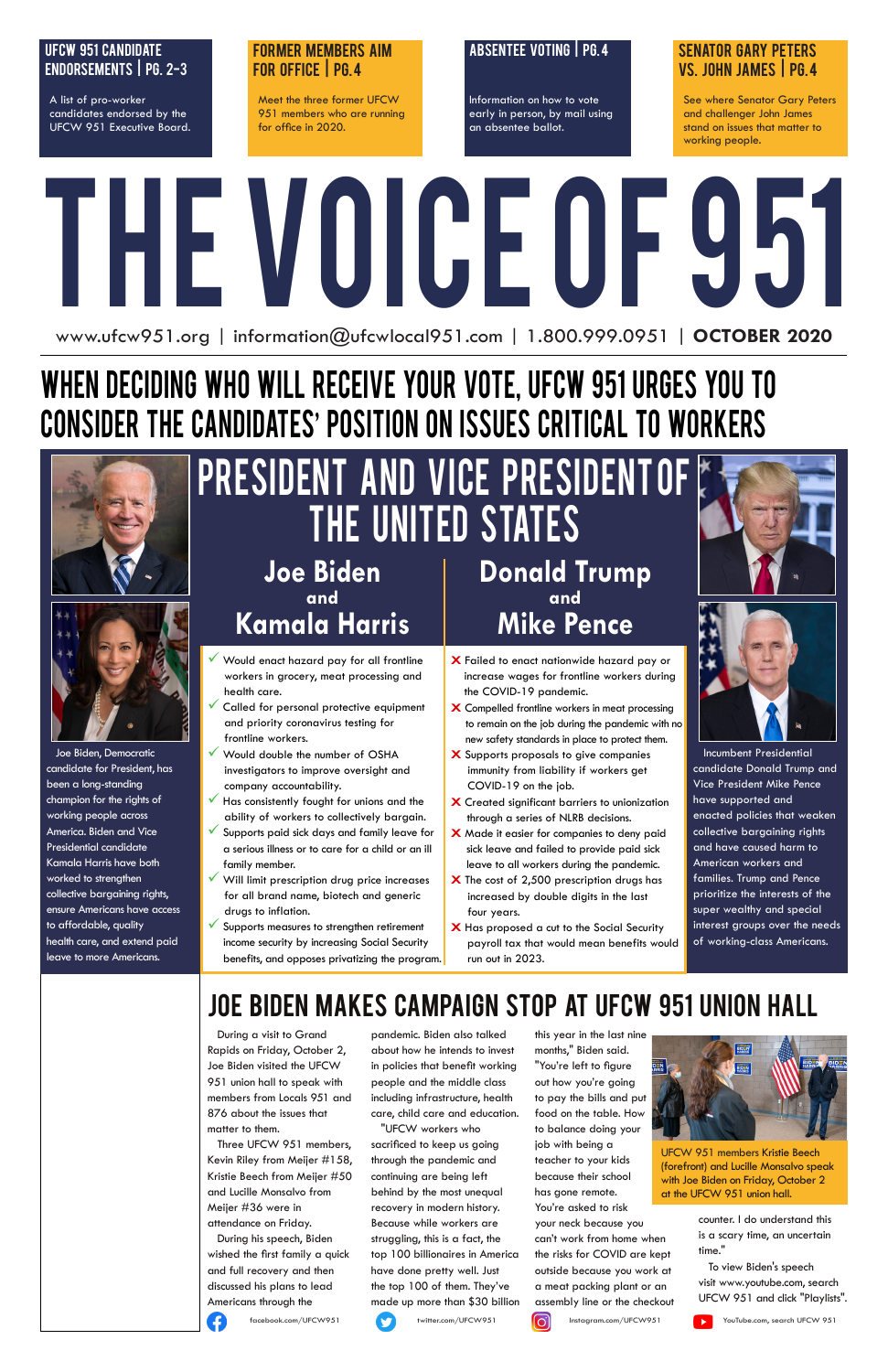### **UFCW 951 Endorsed Pro-Worker Candidates**

# WHEN DECIDING ON WHO TO VOTE FOR, UFCW 951 ENDORSES THE FO

**Volume: 16 Issue: 3** Official publication of United Food and Commercial Workers Local 951, CTW & CLC 3270 Evergreen Drive N.E. Grand Rapids, MI 49525

> **John Cakmakci,** *President* **Dave Way,** *Secretary-Treasurer*  **Karin Hopman,** *Recorder*

# The Voice of 951

### **Lansing Area**

| U.S. Congress District 8          | Elissa Slotkin               |
|-----------------------------------|------------------------------|
| State House District 67           | Kara Hope                    |
| State House District 68           | Sarah Anthony                |
| State House District 69           | Julie Brixie                 |
| <b>State House District 71</b>    | Angela Witwer                |
| <b>Eaton County Treasurer</b>     | <b>Bob Robinson</b>          |
| Eaton County Commissioner Dist. 6 | Jane Whitacre                |
| Delta Township Supervisor         | Kenneth Fletcher             |
| Ingham County Clerk               | <b>Barb Byrum</b>            |
| Ingham County Sheriff             | Scott Wriggelsworth          |
| Ingham County Treasurer           | Eric Schertzing              |
| Ingham County Drain Commissioner  | Patrick Lindemann            |
| <b>Ingham County Commissioner</b> | Ryan Sebolt                  |
| District 2                        |                              |
| <b>Ingham County Commissioner</b> | <b>Todd Tennis</b>           |
| District 5                        |                              |
| Ingham County Commissioner        | <b>Robin Naeyaert</b>        |
| District 14                       |                              |
| 30th Circuit Court Judge          | Rosemarie Elizabeth Aquilina |
|                                   |                              |

**Workplace Safety** – The candidate supports regular inspections and worksite visits to ensure that they have proper equipment and safe working conditions. Paid Leave – The candidate supports protection of paid time off for any reason.

 To help members cut through the political propaganda that has been aired, mailed and talked about on the radio, UFCW 951 has compiled a list of candidates who are truly on the side of workers. Candidates were selected for endorsement based on their positions on the following issues:

**Right to Work** – The candidate is committed to changing the anti-union right to work law and its policies that favor the employer and force unions to represent free loading non-members.

**401(k) Protections** – The candidate is committed to protecting 401(k) assets and the ability for workers to take their 401(k) assets with them if they leave employment prior to normal retirement age.

**Health Care** – The candidate supports Healthy Michigan Medicaid expansion allowing the citizens of Michigan more access to quality healthcare coverage. **Prescription Drugs** – The candidate supports lowering costs and making prescription drugs more affordable and accessible to all.

> Hillary Scholten David LaGrand Rachel Hood Terry Sabo ict 1 Deb Havens

 UFCW 951 endorses Republican, Democratic and Independent candidates who are supportive of these issues and will best represent our members in their roles. The endorsement process took several months and resulted in more than 100 endorsements for candidates who the union believes will do the best job representing not only UFCW members, but all workers and their families.

 The local encourages members to consider these endorsements when casting their ballot.

### **National and Statewide Candidates**

**President and Vice President of the United States** Joseph R. Biden Jr. and Kamala Harris

> **United States Senator** Gary Peters

**Michigan Supreme Court** Bridget Mary McCormack and Elizabeth Welch

**State Board of Education** Ellen Cogen Lipton and Jason Strayhorn

**University of Michigan Board of Regents** Mark Bernstein and Shauna Ryder Diggs

**Michigan State University Board of Trustees** Brian Mosallam and Dr. Rema Vassar

**Wayne State University Board of Governors** Eva Garza Dewaelsche and Shirley Stancato

### **Northern Michigan and Upper Peninsula**

State House District 99 State House District 104 State House District 107 State House District 109 State House District 110 John Zang Dan O'Neil Jim Page Sara Cambensy Janet Metsa

# ELECTION DAY **IS**  Tuesday, November 3

### **Southwest Michigan**

 $\overline{\phantom{a}}$ 

U.S. Congress District 3 U.S. Congress District 6 State House District 60 State House District 61 State House District 62 Kalamazoo County Prosecutor Kalamazoo County Sheriff Kalamazoo County Clerk

Hillary Scholten Jon Hoadley Julie Rogers Christine Morse

Jim Haadsma Jeffrey Getting Richard Fuller Meredith Place

### **Kent County and West Michigan**

| U.S. Congress District 3            |  |
|-------------------------------------|--|
| <b>State House District 75</b>      |  |
| State House District 76             |  |
| <b>State House District 92</b>      |  |
| Kent County Commissioner District 1 |  |

### **Be Sure to Bring Your Photo ID to the Polls**

 Acceptable photo ID includes driver's license, state ID card, federal or state issued government ID, passport, military ID, tribal ID, or student ID with photo from high school or an accredited higher learning institution. Voters who do not bring a picture ID to the polls can vote like any other voter by signing an affidavit.

### **Polls are Open from 7 a.m. to 8 p.m.**

To find your polling location and voting district information, go to www.michigan.gov/vote

 *When you vote, remember to complete both sides* 

*of the ballot, from top to bottom, to ensure that your voice is heard on all of the issues relevant to you and your community.*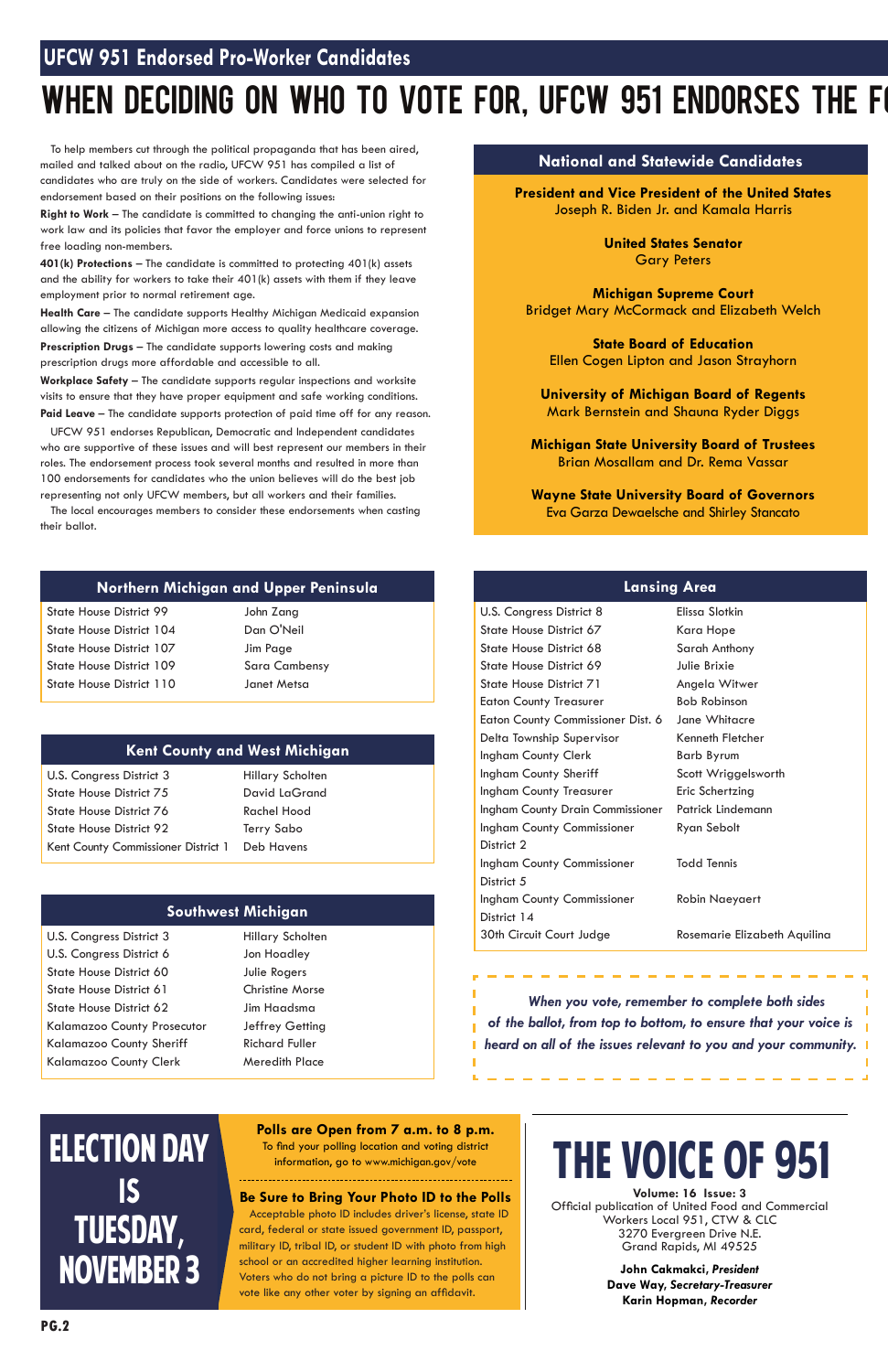### **Saginaw, Bay City and Midland**

U.S. Congress District 5 State House District 95 State House District 96 State House District 99

Dan Kildee Amos O'Neal Brian Elder John Zang

# OLLOWING CANDIDATES THAT SUPPORT WORKER-FRIENDLY POLICIES

### **Flint & Thumb Area**

U.S. Congress District 5 State House District 34 State House District 48 State House District 49 State House District 50 State House District 82

Dan Kildee Cynthia Neeley Sheryl Kennedy John Cherry III Tim Sneller Gary Howell

### **Wayne County**

U.S. Congress District 11 U.S. Congress District 12 U.S. Congress District 14 State House District 1 State House District 2 State House District 3 State House District 4 State House District 5 State House District 6 State House District 11 State House District 12 State House District 13 State House District 14 State House District 15 State House District 16 State House District 19 State House District 20 State House District 21 State House District 23 Wayne County Executive Wayne County Sheriff Wayne County Clerk Wayne County Commissioner District 3 Wayne County Commissioner District 8 Wayne County Commissioner District 12 Wayne County Commissioner District 13 Wayne County Commissioner District 14 3rd Circuit Court Judge Brownstown Township Supervisor Brownstown Township Treasurer Brownstown Township Clerk Brownstown Township Trustee Brownstown Township Trustee Brownstown Township Trustee Brownstown Township Trustee Canton Township Supervisor Canton Township Trustee VanBuren Township Supervisor

Haley Stevens Debbie Dingell Brenda Lawrence Tenisha Yancey Joe Tate Shri Thanedar Abraham Aiyash Cynthia A. Johnson Tyrone Carter Jewell Jones Alex Garza Tullio Liberati Cara Clemente Abdullah Hammoud Kevin Coleman Laurie Pohutsky Matt Koleszar Ranjeev Puri Darrin Camilleri Warren Evans Benny Napoleon Cathy Garrett Martha Scott David Knezek Glenn Anderson Sam Baydoun Raymond Basham Chris Dingell Andy Linko Michael Eberth Brian Peters Sherry Berecz Steven Allen Maureen Brinker Patrick Killian

Anne Marie Graham-Hudak

Kate Borninski Kevin McNamara

### **Macomb County**

U.S. Congress District 9

State House District 18 State House District 25 State House District 28 State House District 31 Macomb County Clerk & Register of Deeds Macomb County Commissioner District 12 Clinton Township Treasurer Macomb Community College Board of Trustees

Andy Levin

Kevin Hertel Nate Shannon Lori Stone William Sowerby Fred Miller

Julie Matuzak Paul Gieleghem Sara Gieleghem

U.S. Congress District 8 U.S. Congress District 9 U.S. Congress District 11 U.S. Congress District 14 State House District 26 State House District 27 State House District 29 State House District 35 State House District 38 State House District 39 State House District 40 State House District 41 State House District 45 Oakland County Executive Oakland County Clerk & Register of Deeds Waterford Township Supervisor Waterford Township Clerk Waterford Township Treasurer Waterford Township Trustee Waterford Township Trustee Waterford Township Trustee Waterford Township Trustee

Elissa Slotkin Andy Levin Haley Stevens Brenda Lawrence Jim Ellison Regina Weiss Brenda Carter Kyra Harris Bolden Kelly Breen Julia Pulver Mari Manoogian Padma Kuppa Barb Anness Dave Coulter Lisa Brown John Paul Torres

Justin Clarke Eric Lindemier Cynthia Atiemo Mary Craite Jason Herr Matthew K. McClure

### **Oakland County**

### **Ann Arbor & Jackson Area**

U.S. Congress District 12 State House District 52 State House District 53 State House District 54 State House District 55

Debbie Dingell Donna Lasinski Yousef Rabhi Ronnie Peterson Felicia Brabec

### **Monroe County**

Bedford Township Trustee Frenchtown Township Supervisor Frenchtown Township Trustee

Mike Smith James McDevitt Denise Brooks